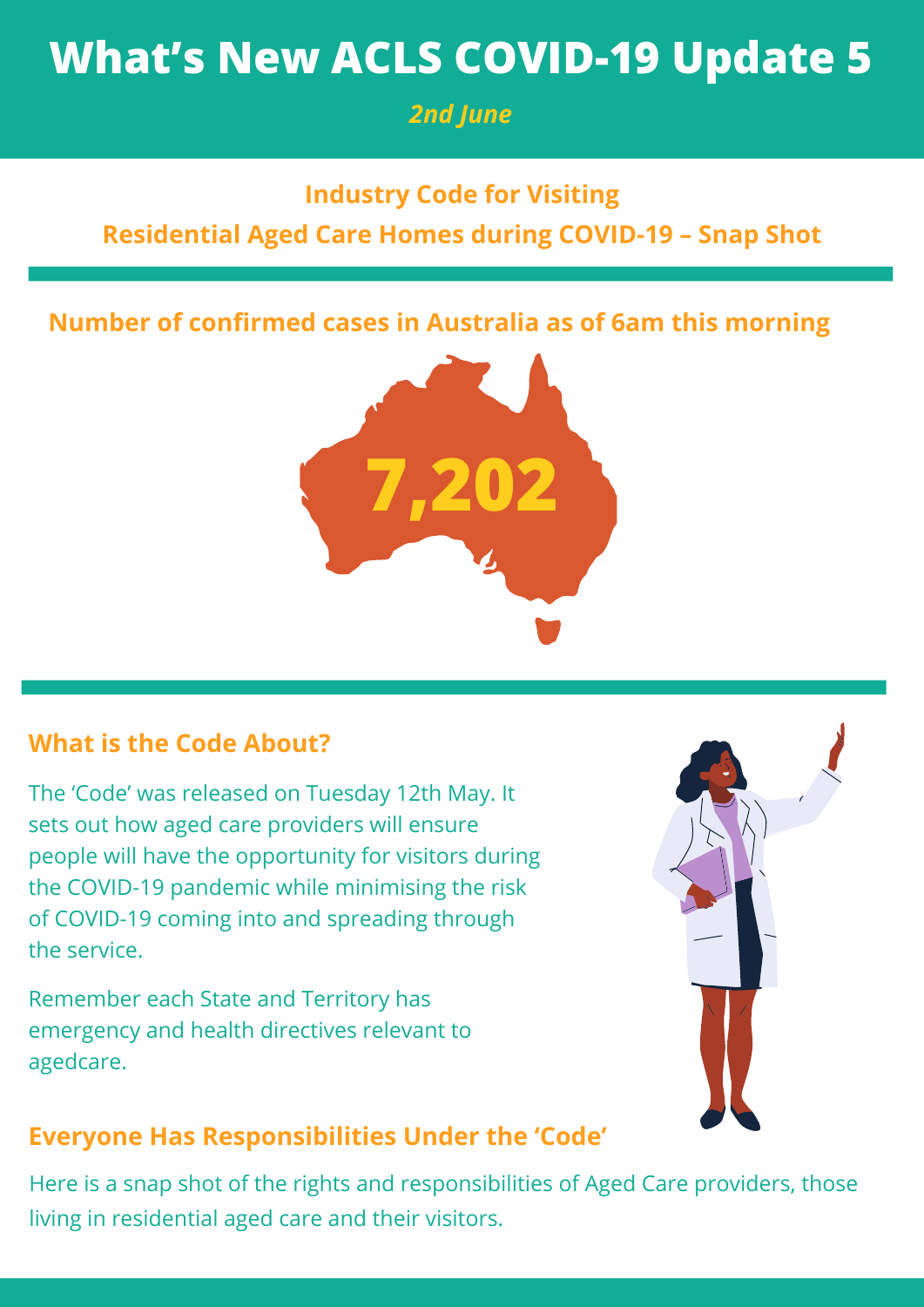# **Aged Care Provider Rights and Responsibilities**

#### **Rights**

Refuse anyone coming to the service or requesting they leave the service if there is a justifiable reason based on the risk the person presents.

Increased visitor restrictions when an infectious illness outbreak (including non COVID-19) occurs or there is a local outbreak or other circumstances requiring greater restrictions.



#### **Responsibilities**

Appropriate workforce support for visitors and written policies and procedures to follow.

Provide additional ways for people to connect, to make up for shorter and less frequent visits. Making sure people or their legal representatives know about, are supported to and have easy access to OPAN (Older People's Advocacy Network) or other advocacy agencies at all times.

Making sure people or their legal representatives know about and are supported to make a complaint to the Aged Care Quality and Safety Commission by calling 1800 951 822 at any time (free call) or by visiting <https://www.agedcarequality.gov.au/making-complaint>.

Keeping the older person and/or their legal representative up to date with any relevant information or government directives.

When an outbreak occurs information must be regular, clear, outline the plan, consistent and fairly communicated to all involved.

All staff must be vaccinated to comply with State/Territory Directives and Australian Government Guidelines.

State/Territory Health authorities have a responsibility to inform providers when there is a COVID-19 outbreak near their service and it must then follow State/Territory directions.

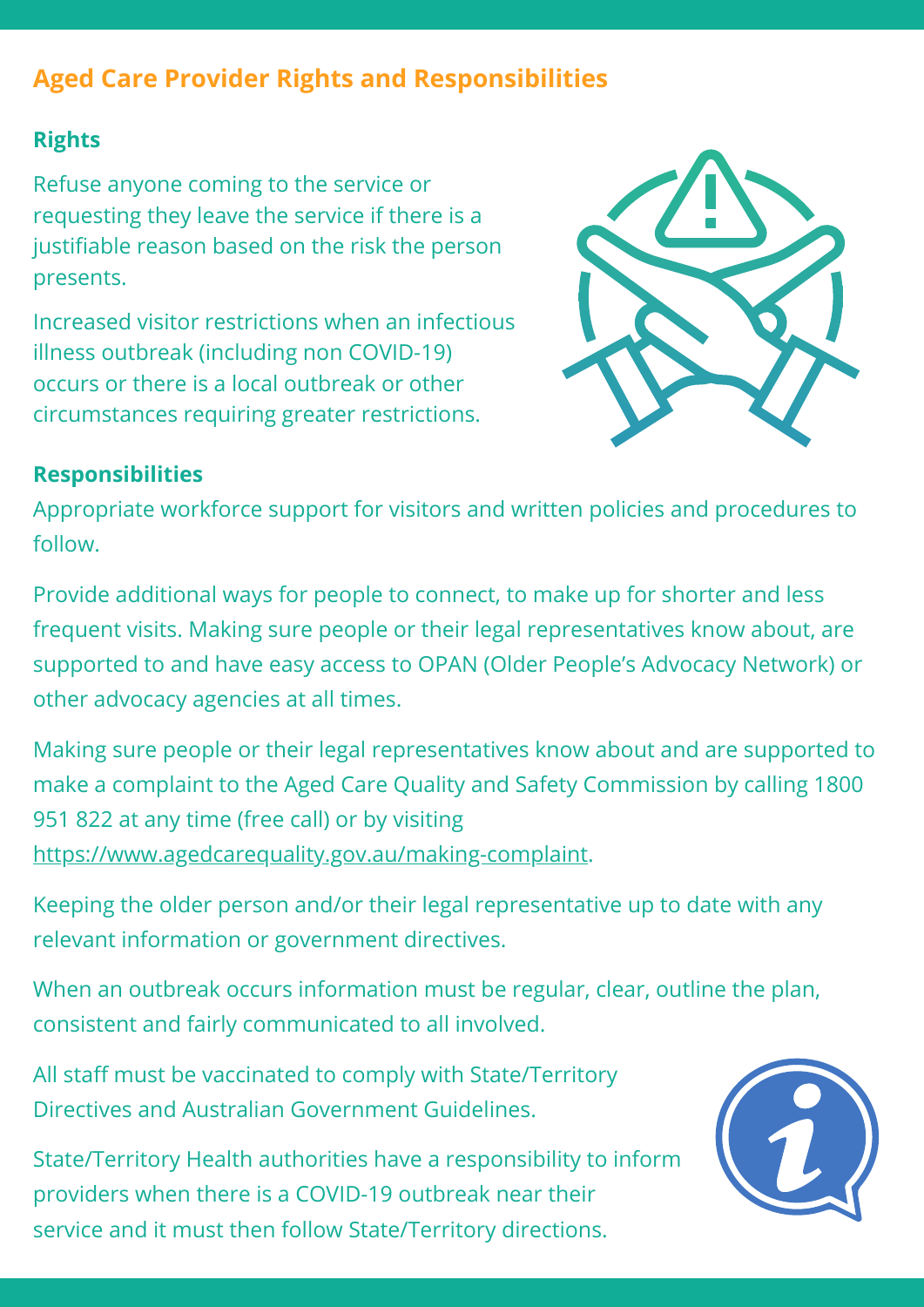## **People Living in Residential Aged Care and Their Visitors**

#### **Rights**

Visitors and access to aged care homes is based on the entry requirements.

Everyone will receive regular updates and information in a timely manner about what is happening and more frequent communication about local COVID-19 infections and transmission risk.





Contact with others including groups, communities, participating in religious or cultural activities should be maintained by other means including online and phone calls.

People will be provided with additional ways to connect with those who are important to them. This may include video conferences or telephone calls in addition to limited in-person visits.





Delivery of gifts, clothing, food and other items must be allowed.

Transfer to other accommodation or another home, in line with any public health directives, the person's wishes and consideration of support needs.





People should be supported to make a complaint either directly to the home or to the Aged Care Quality and Safety Commission, and have the support of an advocate of their choice including support to access OPAN.